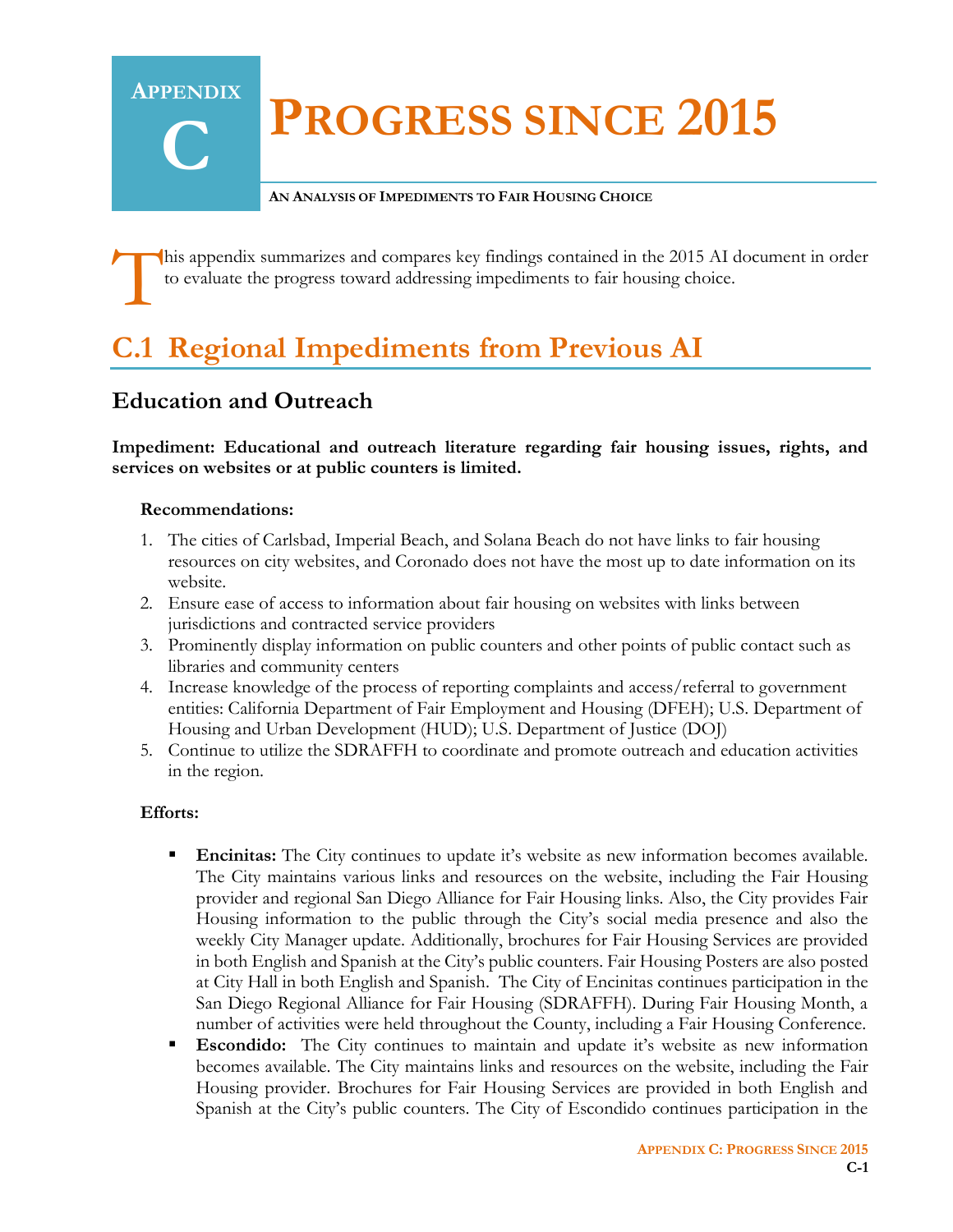#### **SAN DIEGO REGIONAL ANALYSIS OF IMPEDIMENTS TO FAIR HOUSING CHOICE**

San Diego Regional Alliance for Fair Housing (SDRAFFH). The City annually hosts trainings/educational workshops for residents, non-profit organizations, and program staff.

- **San Diego City:** In FY 2018 the City of San Diego maintained the City's Fair Housing webpage. The City also distributed 5,150 multilingual brochures to various audiences and displayed brochures in public libraries and the Economic Development Department, distributed three new editions of the "Practice Fair Housing" citywide newsletter, and provided two trainings to nonprofit agencies and CDBG program staff, provided thirty-one (31) educational workshops and trainings to Citizens of San Diego including one (1) specific training for Landlords. SDRAFFH in partnership with the San Diego Housing Federation hosted the 4th Annual Fair Housing Conference: Charting the Course: Celebrating the 50th Anniversary of the Fair Housing Act. The day long conference keynote speaker was Richard Rothstein, Economic Policy Institute. In FY 2017 the City distributed 5,376 multilingual brochures to various audiences and displayed brochures in the Economic Department, distributed three new editions of the "Practice Fair Housing" citywide newsletter, provided two trainings to nonprofit agencies and CDBG program staff, and provided six (6) educational workshops and trainings to Citizens of San Diego including one (1) specific training for Landlords. SDRAFFH in partnership with the San Diego Housing Federation, and the University of San Diego hosted the 2nd Annual Fair Housing Conference: Knocking Down Walls: Fight to Reduce Homelessness and Open Doors to People with Criminal Histories. The daylong conference keynote speaker was Dr. Antwi Akom, Associate professor of Environmental Sociology at San Francisco State University. In FY 2016 the City distributed 6,650 multilingual brochures to various audiences and displayed brochures in the Economic Development Department lobby, distributed two new editions of the "Practice Fair Housing" citywide newsletter, and provided five trainings to nonprofit agencies and CDBG program staff, including one to mental health providers. SDRAFFH held their annual meeting and hosted Professor Roy Brooks, University of San Diego School of Law, who spoke on the topic of racial justice in the United States.
- **San Marcos:** The City contracts with the Legal Aid Society of San Diego (LASSD) for fair housing services, testing and outreach. LASSD has developed a comprehensive fair housing website that provides current fair housing laws and information, with a link to the City of San Marcos website. LASSD continues to provide fair housing brochures to libraries, community centers, within the City of San Marcos, as well as distributed brochures to community based organizations in San Marcos. LASSD, through our fair housing training sessions, has increased the knowledge of the community in understanding fair housing rights. In addition, LASSD has successfully resolved actions with HUD and DFEH, which helped increased publicity about the referral process. LASSD's senior council Branden Butler serves as the Chairman of San Diego Regional Alliance for Fair Housing (SDRAFFH) and the City of San Marcos is a participating member. The SDRAFFH maintains a fair housing website that provides links to fair housing information listing participating jurisdictions and regional service providers. The SDRAFFH in partnership with the San Diego Housing Federation and the Local Initiatives Support Corporation (LISC).
- **Santee:** The City provides links to fair housing and other housing resources on the City's Website (www.cityofsanteeca.gov). Additionally, there are fair housing service provider brochures in English and Spanish at the City's public counters located in the Development Services, City Clerk and Community Services Departments.
- **Imperial Beach:** The City provides an affordable housing link on its city webpage.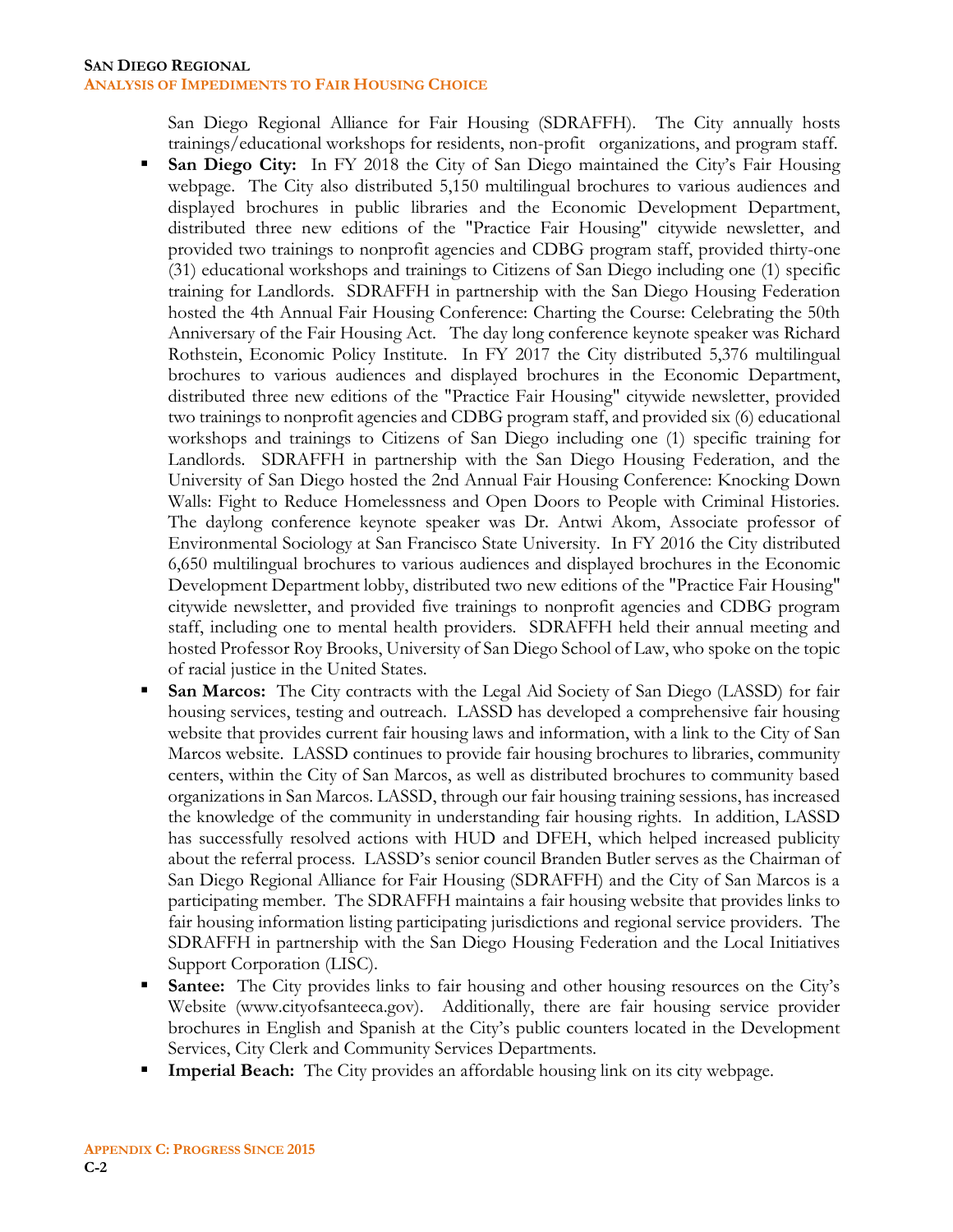**Coceanside:** The City continues to update it's website as new information becomes available. The City maintains various links and resources on the website, including the Fair Housing provider and regional San Diego Alliance for Fair Housing links. Also, the City provides Fair Housing information to the public through the City's Housing Authority and three Community Resource Centers located in Neighborhood Revitalization Areas. Brochures for Fair Housing Services are provided in both English and Spanish at all the identified locations. Fair Housing Posters are also posted at City Hall, Resource Centers and Park & Recreation facilities in both English and Spanish. The City continues participation in the San Diego Regional Alliance for Fair Housing (SDRAFFH). During Fair Housing Month, a number of activities are held throughout the County, including a Proclamation by the Oceanside City Council.

## **Lending and Credit Counseling**

**Impediment: Hispanics and Blacks continue to be under-represented in the homebuyer market and experienced large disparities in loan approval rates.**

#### **Recommendation:**

- 1. All jurisdictions should collaborate with the San Diego Reinvestment Task Force to implement the recommendations contained in the Three Year Plan.
- 2. All jurisdictions that offer homebuyers programs also consider stepping up outreach efforts in minority communities in order to improve loan origination/approval rates and increase awareness of and education about homeownership opportunities.

- **Countywide Efforts:** In FY 2018 conducted three homebuyer education events focused on raising awareness and understanding of the home purchase loan process and homebuyer assistance programs available from local governments. Provided homebuyer assistance program information on flyers and postcards sent to 10,000+ Section 8 participants and residents of affordable housing developments. Provided financial and logistical support to expand the countywide Earned Income Tax Credit/Free Tax Preparation program and increase the number of individuals and families receiving free tax preparation services and the Earned Income Tax Credit. Held five public meetings with speakers, presentations and discussion on topics including the San Diego Community Land Trust, accessory dwelling units as a source of affordable housing and LMI owner income, fair housing issues and enforcement, and other topics. Convened workgroup and created collective action project on use, expansion, and home loan credit for accessory dwelling units in LMI neighborhoods. Surveyed the largest banks in the county on their lending for LMI single-family mortgages, multifamily affordable housing, and small business loans, and presented the study results at a public RTF meeting
- **Chula Vista:** The City offers gap financing for first-time low-income homebuyers to purchase eligible properties through its First-Time Homebuyer Program.
- **El Cajon:** The City offers two unique programs designed to assist first-time homebuyers with purchasing a new or existing single-family or condominium home: the American Dream and California Dream First-Time Homebuyer programs. The City is currently reviewing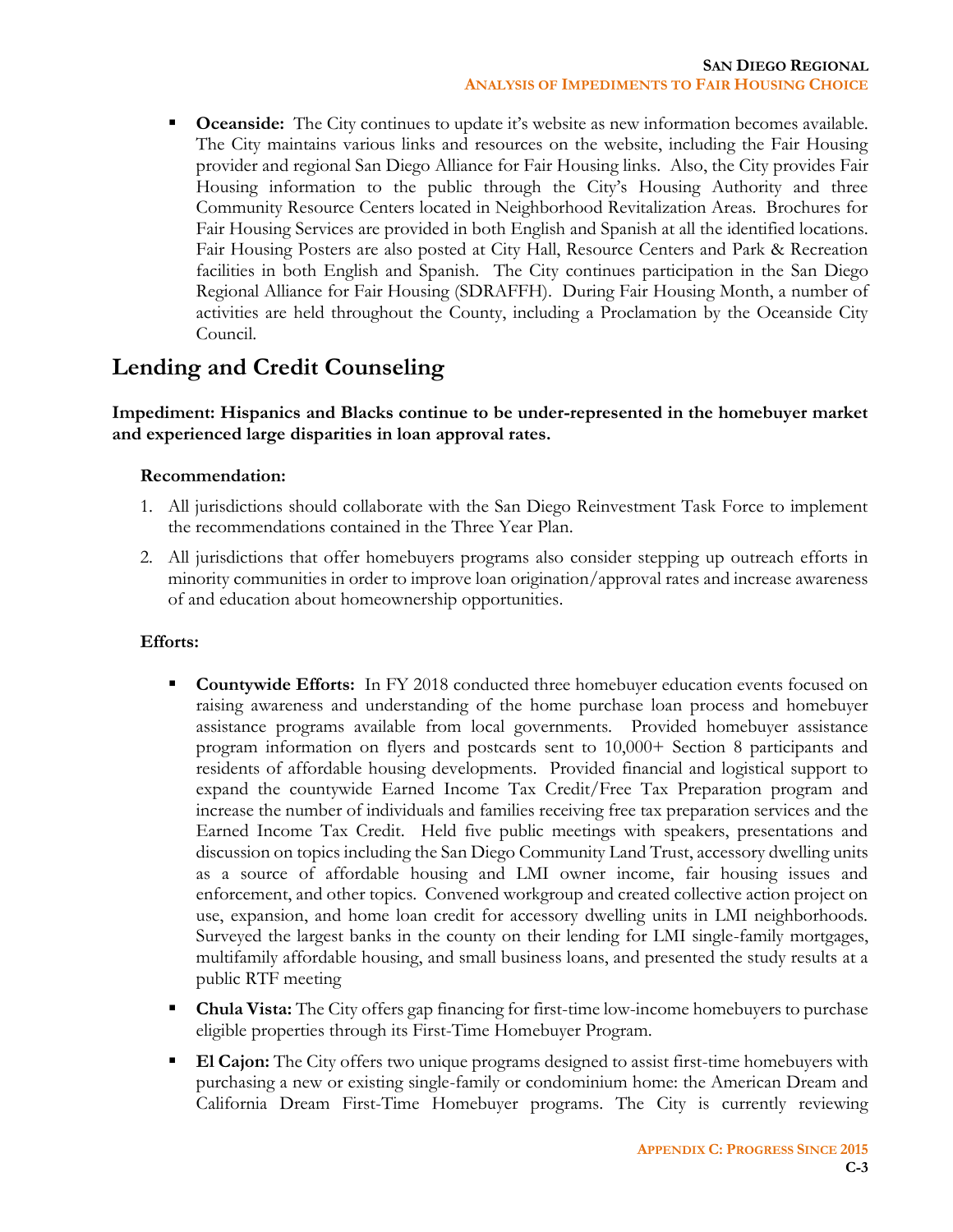opportunities to improve outreach efforts to minorities for these programs. HUD-approved Homebuyer Counseling is a required component of the City's homebuyer programs. El Cajon continues to work with the San Diego Regional Alliance for Fair Housing (SDRAFFH) to explore the possibility of giving a presentation on the findings of the AI to the CRI.

- **Escondido:** The City administers the Homebuyer Entry Loan Program (HELP). Brochures for this first-time homebuyer program are available on the City's website in both English and Spanish. The City continues to review opportunities to improve outreach efforts to minorities for this program. However, participation is low overall (not only among minorities) due to HUD requirements like maximum purchase price, and market influences, like buyers with all cash offers. HUD approved Homebuyer Counseling is a required component of the City's HELP.
- **National City**: The City offers gap financing and down payment assistance for first-time lowincome homebuyers to purchase eligible properties through its First-Time Homebuyer Program.
- **Oceanside:** The City provides homebuyer assistance through its CalHome First-Time Homebuyer Program. The City established a computer lab at its Libby Lake Resource Center and coordinated with the Leichtag Foundation to provide assistance services via private webconferencing.
- **San Diego City:** The City has been actively supporting the activities of the San Diego Regional Alliance for Fair Housing regarding collaborations with the San Diego City/County Reinvestment Task Force. The City continued to support the activities of SDRAFFH with regard to collaboration with the San Diego City/County Reinvestment Task Force. In addition, the San Diego Housing Commission (SDHC) offers deferred loans, homeownership grants, and mortgage credit certificates to first-time homebuyers through its First-Time Homebuyer Program. In FY 2017 the City provided five (5) educational workshops for home seekers, homebuyers, and residents on Fair Housing rights. In FY 2016 the City provided two educational workshops for home seekers, homebuyers, and residents on Fair Housing rights.
- **San Diego County:** The County offers low-interest deferred payment loans for low-income first-time homebuyers through its Downpayment and Closing Cost Program. This program is available to first-time homebuyers looking to purchase homes in the unincorporated area of San Diego County or in the cities of Carlsbad, Coronado, Del Mar, Encinitas, Imperial Beach, La Mesa, Lemon Grove, Poway, San Marcos, Santee, Solana Beach or Vista.
- **San Marcos:** The City has increased referrals and access to HUD-Approved Housing Counseling Agencies. Additionally, the City ensured that this information was part of New First Time Homebuyer education curricula. Efforts to continue to hold HOME Clinics in collaboration with the Housing Opportunities Collaborative and the San Diego County Libraries are underway.
- **Vista:** The City allocates CDBG funds annually to support programs that incorporate financial literacy.

## **Housing Discrimination**

**Impediment: Housing discrimination persists throughout the County, which is supported by general literature, statistical data, and testing conducted in the region.**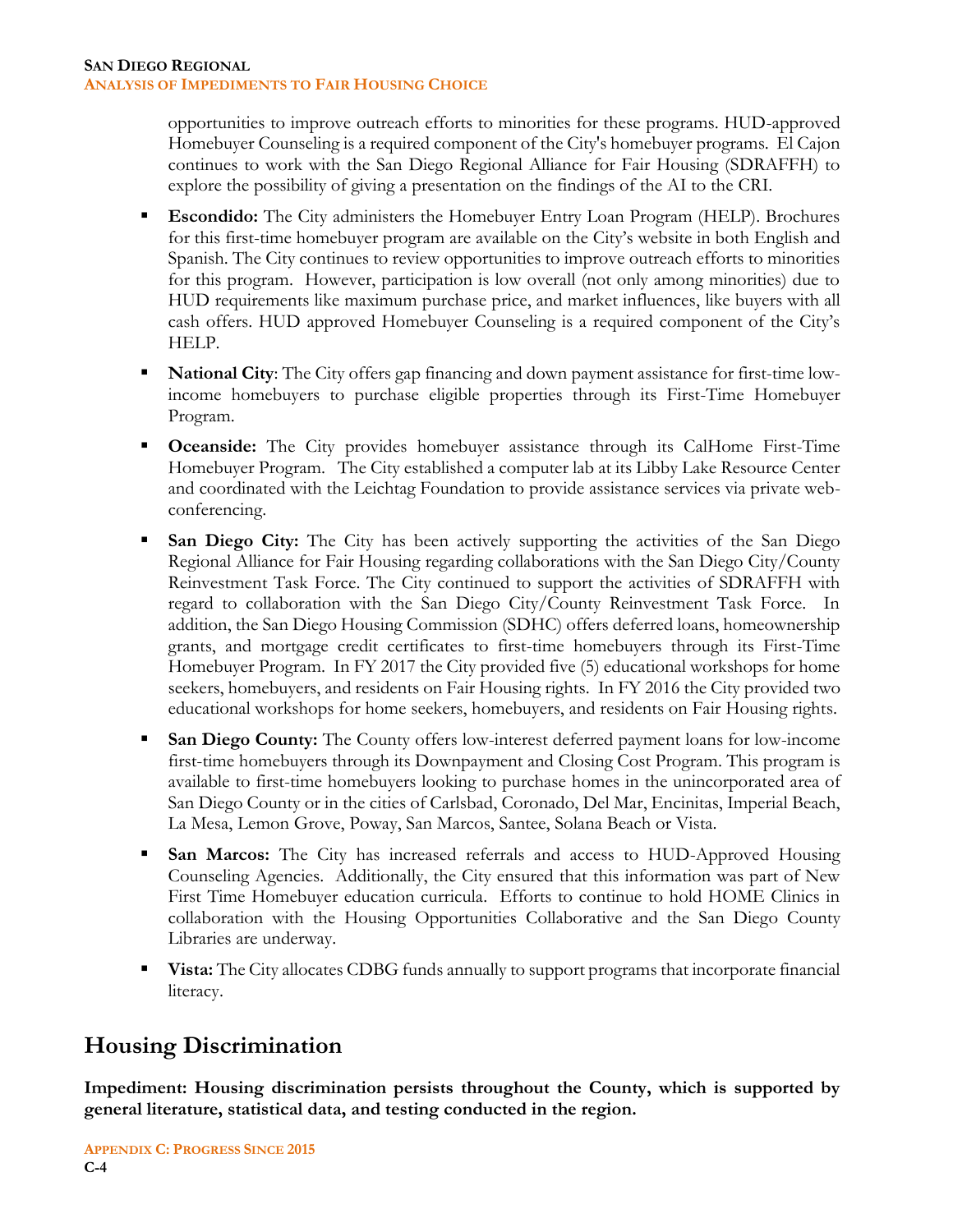#### **Recommendations:**

- 1. Conduct comprehensive and countywide random testing on a regular basis to identify issues, trends, and problem properties. Expand testing to cover other protected classes, especially those with emerging trends of suspected discriminatory practices.
- 2. Support stronger and more persistent enforcement activity by fair housing service providers.
- 3. Expand education and outreach efforts, with specific efforts outreaching to small rental properties where the owners/managers may not be members of the Apartments Association.

- **San Diego Regional Alliance for Fair Housing:** SDRAFFH recently appointed a Steering Committee to develop a Strategic Plan that is expected to include a coordinated approach to region-wide testing.
- **Carlsbad:** The City tested for discrimination on the basis of sexual orientation in 2017. Of the eight sites tested, one showed unequal treatment to the potential renter.
- **El Cajon:** El Cajon expects to conduct random testing every 2 years, as funding allows, identifying issues and problem areas.
- **Encinitas:** The City randomly tested for discrimination on the basis of disability in 2016, 2017 and 2018. There were five sites tested and none showed discrimination.
- **Escondido:** The City performed test based on disability in 2016, 2017 and 2018. There were 29 sites tested and five showed unequal treatment. There was also testing done in 2017 on the basis of sexual orientation at 11 sites. Three showed unequal treatment.
- **National City:** The City randomly tested for discrimination on the basis of national origin in 2018. Of the six sites tested, four showed unequal treatment to the potential renter
- **Oceanside:** The City randomly tested for discrimination on the basis of race, disability, familial status and sexual orientation. In 2017 disability was tested at eight sites and three were reported to show unequal treatment.
- **San Diego City:** In 2016, 2017 and 2018, the City of San Diego conducted 114 random audit tests. 13 of the tests done showed unequal treatment. Discrimination based on disability accounted for 11 of the random tests.
- **San Marcos:** The City conducted random housing testing on the basis of discrimination for familial status, disability, sexual orientation and race. Of the total 28 sites tested, two sites were reported to show unequal treatment.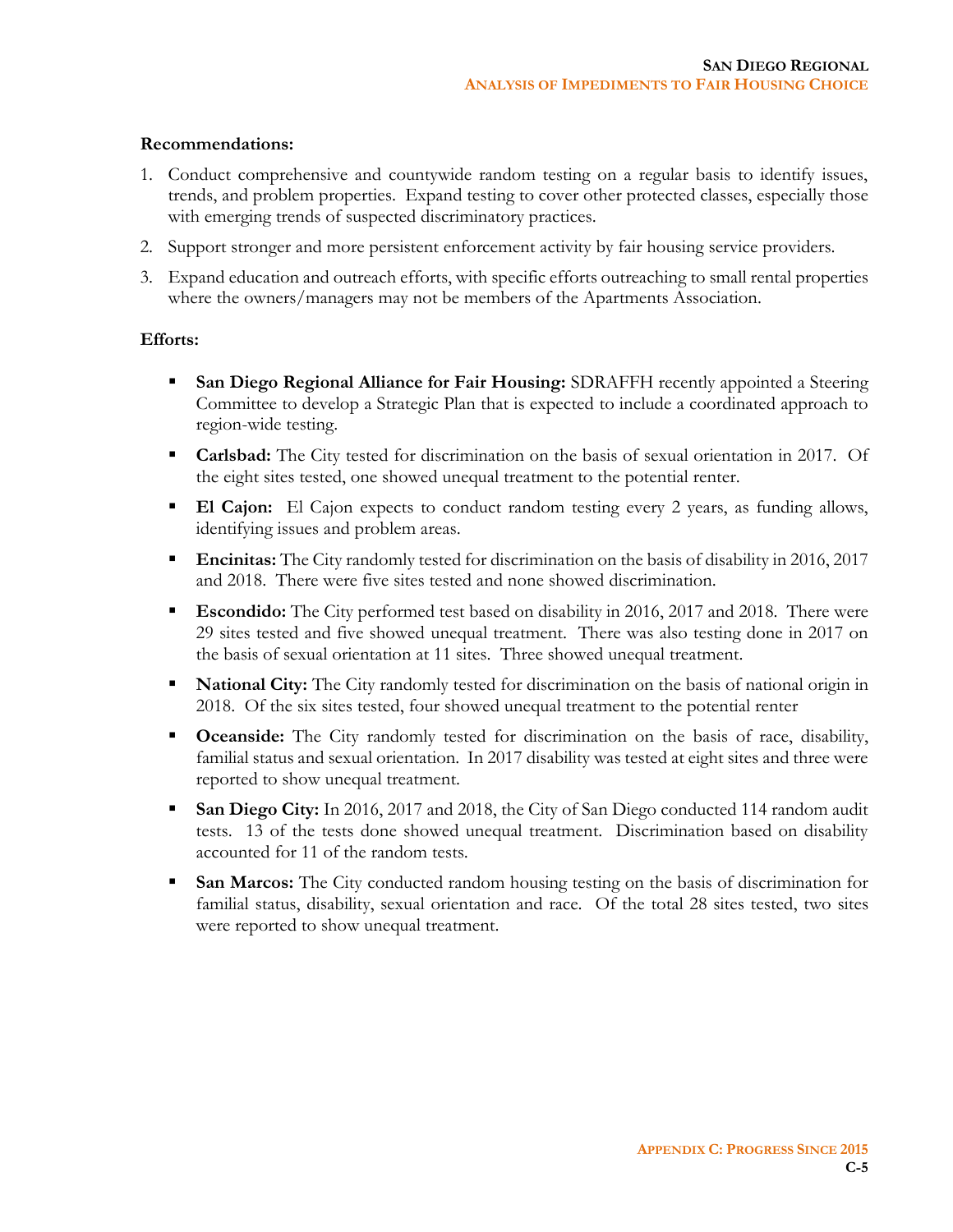#### **SAN DIEGO REGIONAL ANALYSIS OF IMPEDIMENTS TO FAIR HOUSING CHOICE**

## **Housing Options**

**Impediment: Housing choices for special needs groups, especially persons with disabilities, are limited.**

#### **Recommendation:**

1. All jurisdictions should continue their efforts to expand the variety of available housing types and sizes. In addition to persons with disabilities, senior households, families with children, farmworkers, and the homeless, among others, can also benefit from a wider range of housing options.

- **Region-wide:** Most of the region's 19 jurisdictions, including Carlsbad, Chula Vista, Coronado, Encinitas, Escondido, La Mesa, National City, Oceanside, Poway, Santee, San Diego (City), San Diego (County), San Marcos, Solana Beach, and Vista have explicit recognition of their obligation to reasonably accommodate the housing needs of residents in the Municipal Code.
- **Chula Vista:** The City's Community Housing Improvement Program allows for improvements that enhance accessibility.
- **Encinitas:** The City's Rehabilitation Program specifically allows for improvements that enhance accessibility. The City's Reasonable Accommodation Ordinance was approved by Coastal Commission in March 2020.
- **Escondido:** The City of Escondido is working collaboratively with different city departments, community based organizations, including Interfaith, the Alliance for Regional Solutions, and the Regional Task for the Homeless to provide housing options for special needs populations. Additionally, the City will continue to work with the SDRAFFH to identify more housing choices.
- **National City:** The National City Housing Authority maintains an affordable housing resource sheet that includes regional resources, emergency shelters, and low income rentalhousing list, and housing available for seniors.
- **Cocanside:** The Housing Authority launched a Landlord Incentive Program in Spring 2017 to encourage rental owners to lease to homeless veterans using VASH vouchers
- **San Diego City:** The San Diego Housing Commission maintains an Affordable Housing Resource Guide that includes regional resources as well as an affordable rental-housing list specifying housing for disabled people within the City. The City of San Diego, in conjunction with the San Diego Housing Commission, has continued the "Housing Our Heroes" Campaign. The program follows the Housing First model by providing housing quickly, with supportive services added, to homeless Veterans, including those with disabilities. As part of the program, landlord outreach and education is being provided on Housing Choice Vouchers.
- **San Diego County:** The County also provides a database of affordable rental housing and services throughout the County that is accessible to persons with disabilities.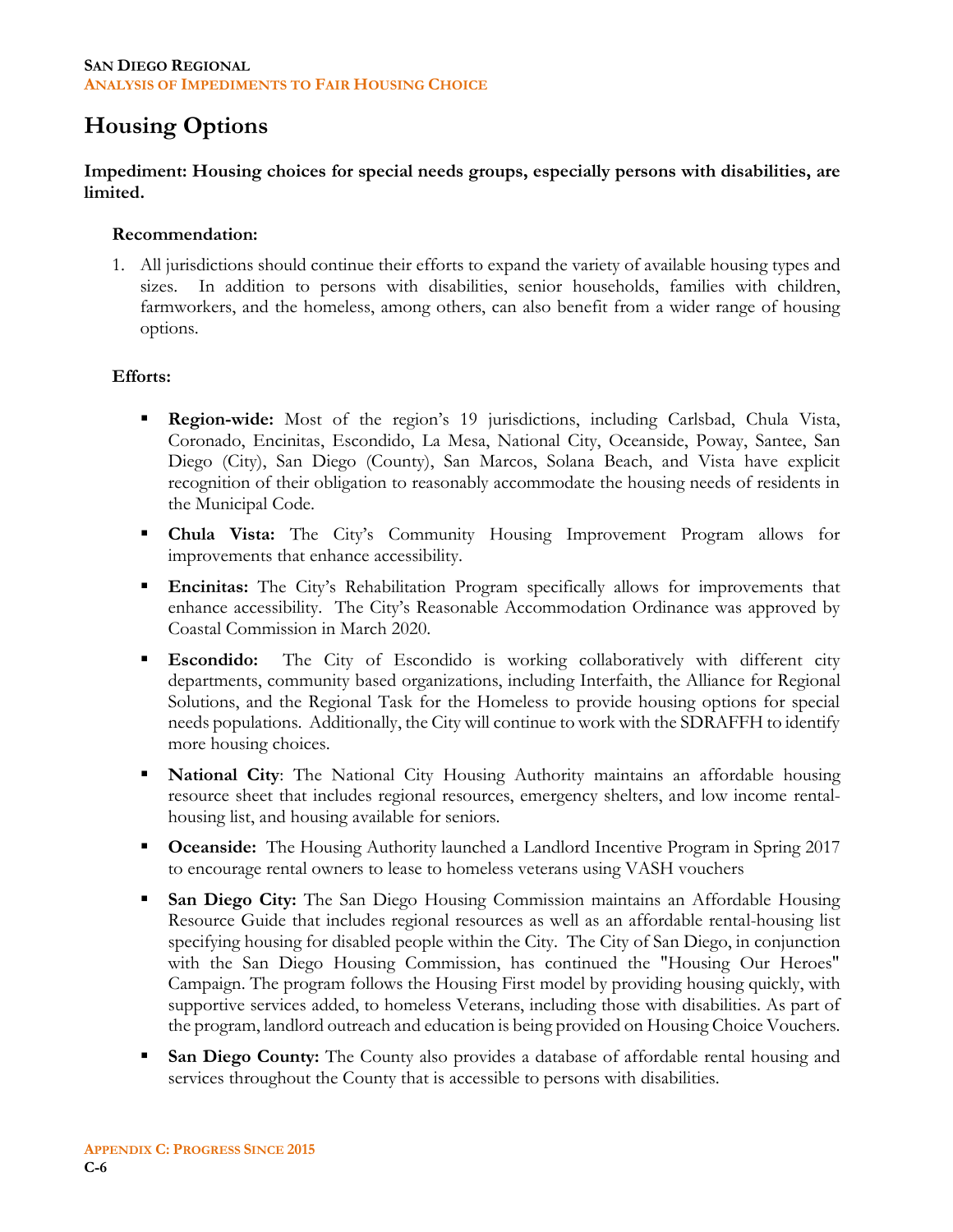- **Santee:** The City's Municipal Code (Chapter 17.10) provides for a wide range of housing (residential care facilities, congregate care facilities, single-room occupancy dwellings, limited and general group care facilities & transitional and support care facilities). Additionally, the Municipal Code (Chapter 17.06.055) provides for reasonable accommodation/residential accessibility. The City's rehabilitation program also specifically allow for improvements that enhance accessibility.
- **Vista:** The City's Rehabilitation Program specifically allows for improvements that enhance accessibility.

# **C.2 Jurisdiction-Specific Impediments from Previous AI**

Jurisdictions in San Diego County have established various land use policies, zoning provisions, and development regulations that may impede the range of housing choices available. The following section outlines the recommendations made to each specific jurisdiction in the 2015 Regional AI in order to address their respective impediments.

## **Carlsbad**

#### **Recommendations:**

1. Amend the Zoning Ordinance density bonus provisions to be in compliance with State law.

**Efforts:** The City of Carlsbad last updated the Density Bonus Zoning Ordinance in 2018.

## **Chula Vista**

#### **Recommendation**:

- 1. Amend the Zoning Ordinance to include provisions for supportive housing, SRO housing, employee and farmworker housing, emergency shelters and large residential care facilities and density bonus pursuant to State law.
- 2. Amend the Zoning Ordinance density bonus provisions to be in compliance with State law.

**Efforts:** The City of Chula Vista amended various sections of Title 19 "Planning and Zoning" of the City of Chula Vista Municipal Code to address compliance with State laws governing supportive residential land uses (e.g. emergency shelters, single room occupancy residences, transitional and supportive housing, residential facilities, and qualified employee housing) was passed on October 16, 2018. The City last updated its density bonus in 2013 (Ordinance 3250).

## **Coronado**

#### **Recommendation**:

- 1. Amend the Zoning Ordinance density bonus provisions to be in compliance with State law.
- 2. Amend the Zoning Ordinance to include provisions for employee housing.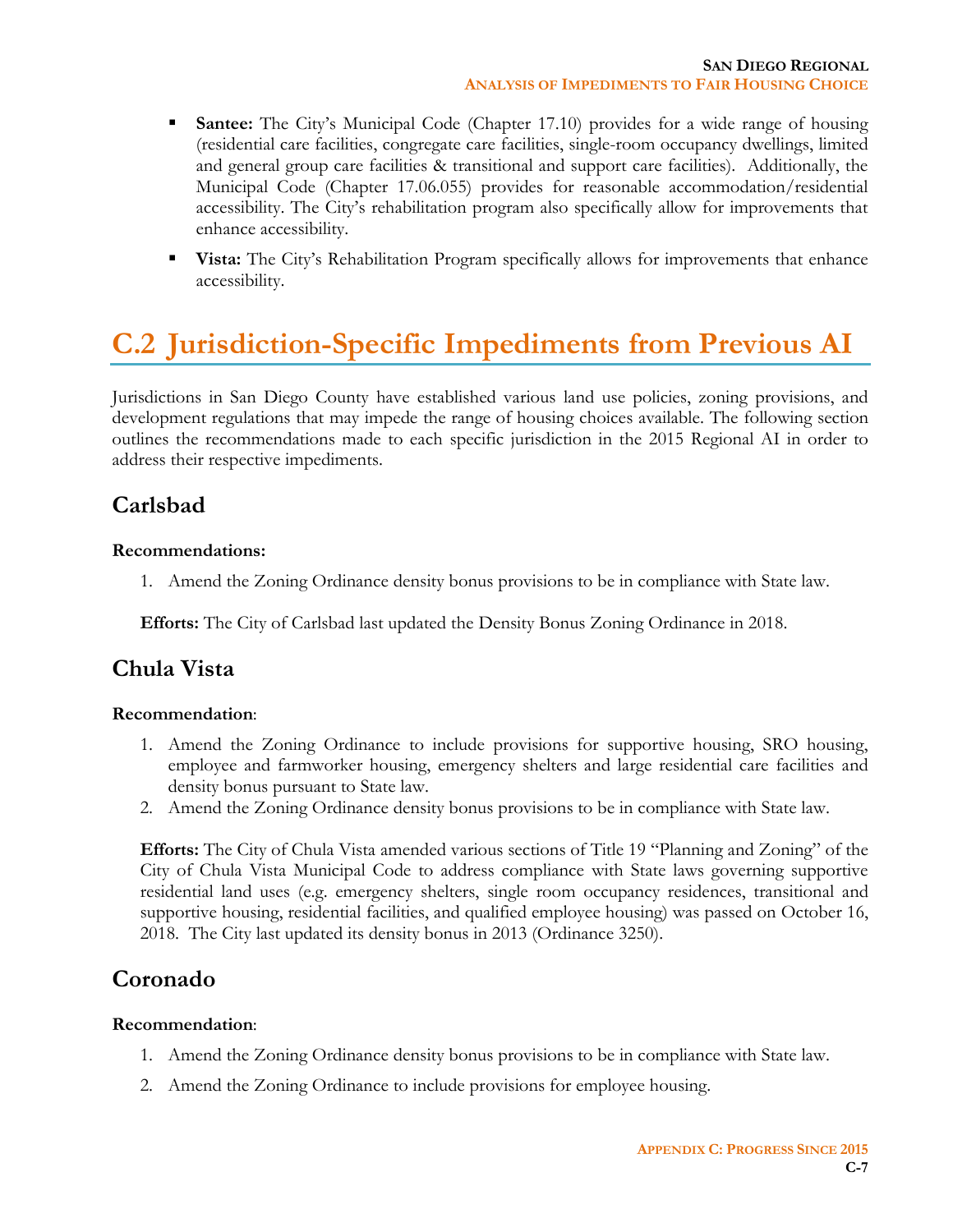**Efforts:** The City of Coronado has no ordinance to comply with the Employee Housing Act at this time.

## **Del Mar**

#### **Recommendation**:

- 1. Amend the Zoning Ordinance density bonus provisions to be in compliance with State law.
- 2. Amend the Zoning Ordinance to include provisions for SROs pursuant to State law.
- 3. Amend the Zoning Ordinance to include provisions for employee housing.

**Efforts:** The City of Del Mar as of February 2020 has not updated its Zoning Ordinance for SROs or employee housing pursuant to State law.

## **El Cajon**

#### **Recommendation**:

- 1. Amend the Zoning Ordinance to include provisions for supportive housing and SROs pursuant to State Law.
- 2. Amend the Zoning Ordinance density bonus provisions to be in compliance with State law.
- 3. Amend the Zoning Ordinance to include provisions for farmworker and employee housing.

**Efforts:** The City amended its Zoning Code in 2018, adopting provisions for density bonus and accommodating for SROs to comply with 2019 changes in state law. The City of El Cajon permits farmworker and employee housing in the Zoning Ordinance in compliance with the Employee Housing Act.

## **Encinitas**

#### **Recommendation**:

- 1. Make an effort to ensure that its current Housing Element is in compliance with State law.
- 2. Amend the Zoning Ordinance density bonus provisions to be in compliance with State law.
- 3. Amend the Zoning Ordinance to permit emergency shelters by right in at least one zone to comply with State law.
- 4. Amend the Zoning Ordinance to include provisions for supportive housing and SROs pursuant to State law.
- 5. Amend the Zoning Ordinance to include provisions for employee housing.

**Efforts:** The City of Encinitas has an adopted Housing Element that is in compliance with State Law. The City Council adopted changes to the zoning ordinance for emergency shelters in November 2019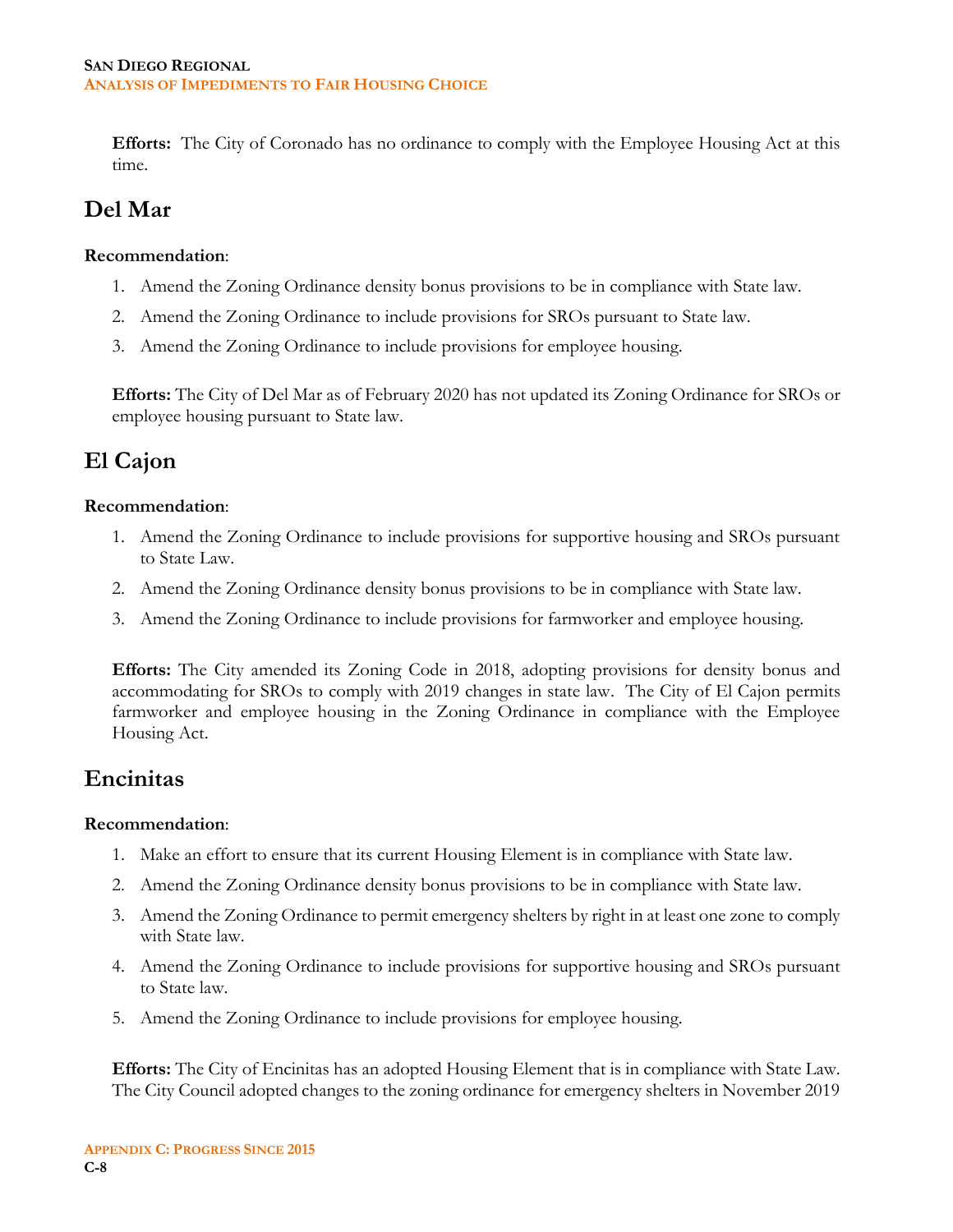and then it was approved in February 2020 with modifications at the Coastal Commission. The City approved by-right in 2019 per SB 139 requirements. Provisions for employee and farmworker housing, transitional and supportive housing, and SRO housing, were adopted by City Council on November 20, 2019 (Ord 19 – 14). The City also adopted reasonable accommodation provisions (Ord 19-15) and Single room occupancy provisions (Ord 19-16), adopted by Coastal Commission in March 2020.

## **Escondido**

#### **Recommendation**:

- 1. Amend the Zoning Ordinance density bonus provisions to be in compliance with State law.
- 2. Amend the Zoning Ordinance to include provisions for supportive housing and SRO pursuant to State law.
- 3. Amend the Zoning Ordinance to include provisions for farmworker and employee housing.

**Efforts:** Escondido permits a caretaker's residence for farmworkers deriving the majority of their income from employment on the premises in most residential zones that allow agriculture, but does not specify that farmworker employee housing is allowed in all zones where commercial agriculture use is permitted. The City of Escondido amended the Zoning Ordinance in 2017 to modify density bonus provisions and to provide provisions for supportive housing to comply with State law.

## **Imperial Beach**

#### **Recommendation**:

- 1. Amend the Zoning Ordinance density bonus provisions to be in compliance with State law.
- 2. Amend the Zoning Ordinance to include provisions for supportive housing and SRO pursuant to State law.
- 3. Amend the Zoning Ordinance to include provisions for employee housing.

**Efforts:** As of February 2020, the City of Imperial Beach has an amended zoning ordinance for supportive housing and SROs that complies with State law. The City has no commercial agricultural zoning but have ordinances in place that comply with the Employee Housing Act.

## **La Mesa**

#### **Recommendation**:

- 1. Amend the Zoning Ordinance to permit emergency shelters by right in at least one zone to comply with State law.
- 2. Amend the Zoning Ordinance to include density bonus provisions that comply with State law.
- 3. Amend the Zoning Ordinance to include provisions for supportive housing and SRO pursuant to State law.
- 4. Amend the Zoning Ordinance to include provisions for farmworker and employee housing.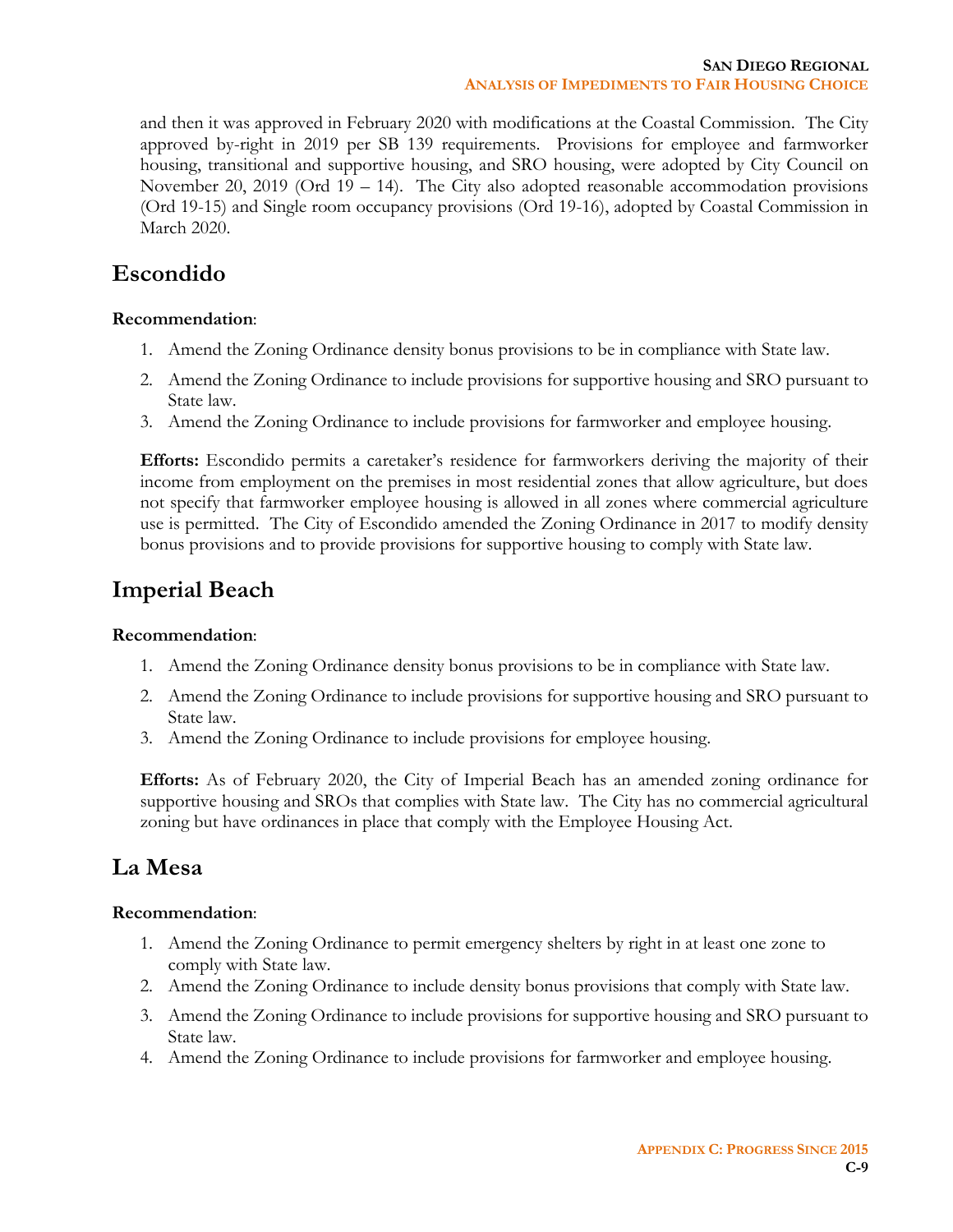#### **SAN DIEGO REGIONAL ANALYSIS OF IMPEDIMENTS TO FAIR HOUSING CHOICE**

**Efforts:** The City of La Mesa updated its Zoning Ordinance to allow emergency shelters by right consistent with state law in 2019. The City of La Mesa recognizes that it must update the Zoning Ordinance to address state requirements for supportive housing and SROs, but it has not been completed at this time. The City also recognizes the need to clarify the types of non-commercial agriculture activities allowable in the single-family zones to provide clear provisions for employee housing.

## **Lemon Grove**

#### **Recommendation**:

- 1. Amend the Zoning Ordinance to include density bonus provisions that comply with State law.
- 2. Amend Zoning Ordinance to expressly permit transitional housing.
- 3. Amend Zoning Ordinance to permit emergency shelters by right in a specified zone.
- 4. Amend the Zoning Ordinance to include provisions for supportive housing and SRO pursuant to State law.
- 5. Amend the Zoning Ordinance to include provisions for employee housing.

**Efforts:** The City of Lemon Grove last updated its Density Bonus Ordinance in January 2016. The City also updated its Zoning Ordinance to allow emergency shelters by right consistent with State law in 2019.

## **National City**

#### **Recommendation**:

- 1. Amend the Zoning Ordinance to include density bonus provisions to be in compliance with State law.
- 2. Amend the Zoning Ordinance to include provisions for employee housing.

**Efforts:** National City last updated its Zoning Ordinance in 2009.

## **Oceanside**

#### **Recommendation:**

- 1. Amend Zoning Ordinance to include a definition of "family" that does not impede fair housing choice.
- 2. Amend the Zoning Ordinance density bonus provisions to be in compliance with state law.
- 3. Amend the Zoning Ordinance to permit transitional housing, supportive housing, and SRO in compliance with State law.
- 4. Amend the Zoning Ordinance to include provisions for farmworker and employee housing.

**Efforts:** Oceanside amended its density bonus ordinance in June 2019. The City adopted an ordinance in 2018 to regulate farmworker housing. The City removed their definition of family.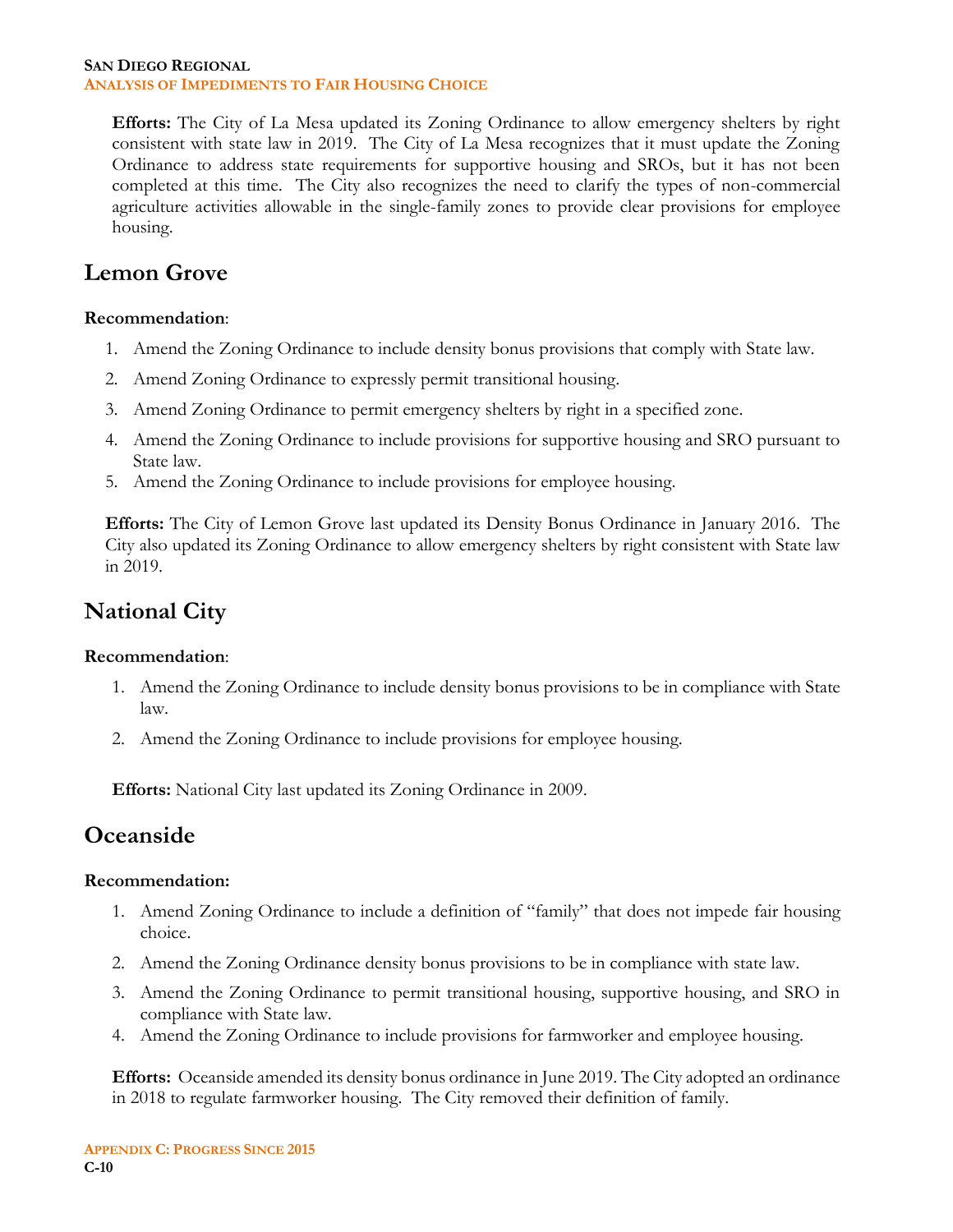## **Poway**

#### **Recommendation**:

- 1. Amend Zoning Ordinance to permit emergency shelters by right in a specified zone.
- 2. Amend Zoning Ordinance density bonus provisions to be in compliance with State law.
- 3. Amend the Zoning Ordinance to include provisions for supportive housing and SRO pursuant to State law.
- 4. Amend the Zoning Ordinance to include provisions for farmworker and employee housing.

**Efforts:** The current Housing Element acknowledges the need to update the Zoning Ordinance to allow emergency shelters in compliance with state law.

## **City of San Diego**

#### **Recommendations:**

- 1. Amend the Zoning Ordinance to permit emergency shelters by right in at least one zone to comply with State law.
- 2. Amend Zoning Ordinance density bonus provisions to be in compliance with State law.
- 3. Amend the Zoning Ordinance to include provisions for farmworker and employee housing.

**Efforts:** The City of San Diego last updated the Zoning Ordinance in 2016 to allow emergency shelters by right consistent with state law. In late fiscal year 2016, the Mayor launched the Housing San Diego Plan that outlines several goals and strategies to be developed over the next year to help increase housing production in the City. The Plan focuses on streamlining processes of certain permits through self-certification program, simplification of fee structures, improving customer service training, and new tools for developing additional housing.

## **County of San Diego**

#### **Recommendation**:

- 1. Amend Zoning Ordinance to include provisions for supportive housing pursuant to State law.
- 2. Amend Zoning Ordinance density bonus provisions to be in compliance with State law.
- 3. Amend the Zoning Ordinance to provide provisions for employee housing.

**Efforts:** The County of San Diego provides provisions for farmworker and employee housing.

## **San Marcos**

#### **Recommendation**:

- 1. Amend density bonus provisions to be in compliance with State law.
- 2. Amend the Zoning Ordinance to include provisions for farmworker and employee housing.